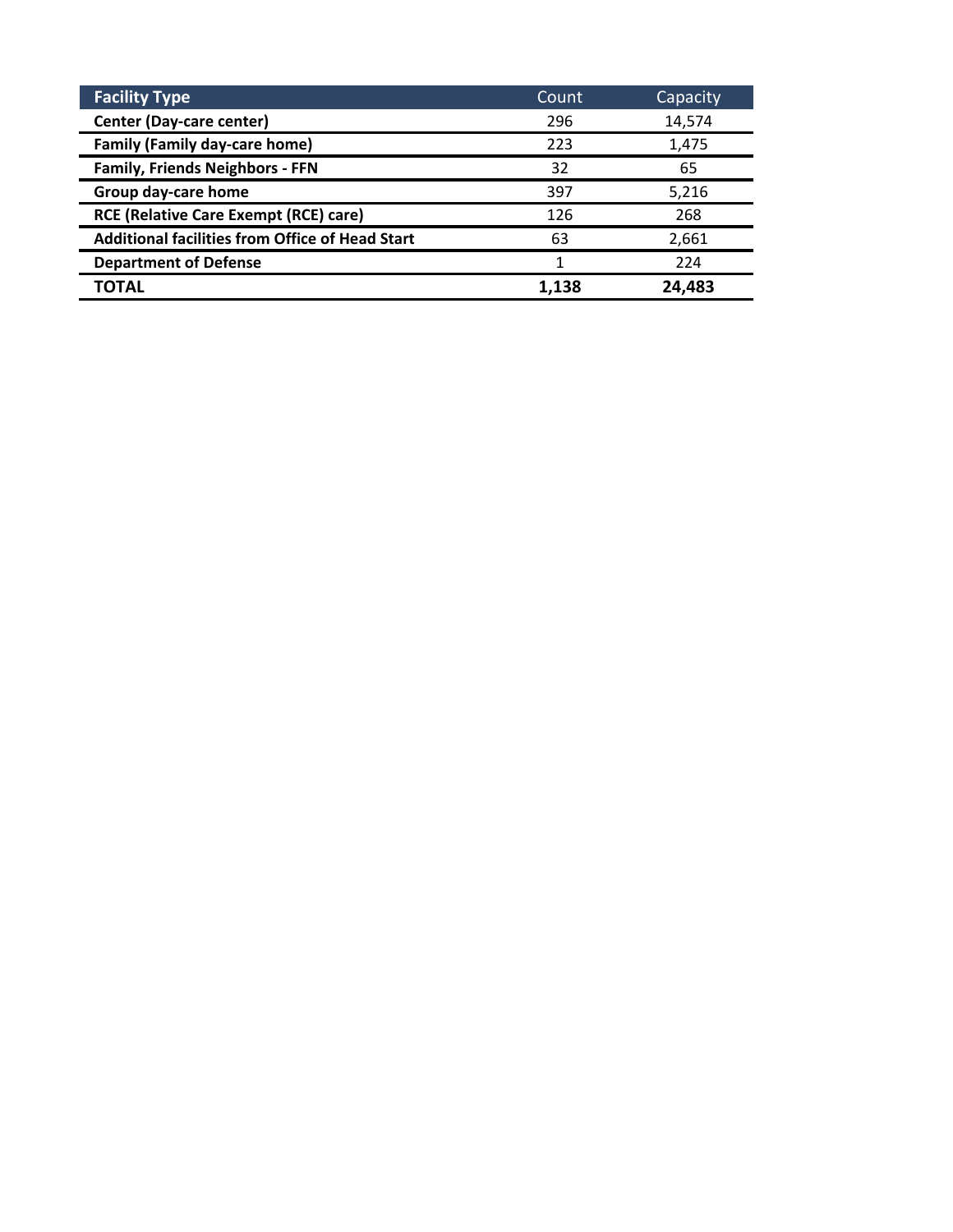|                        | Children under 6 with<br><b>Parents in the Labor</b> |                          |                       | <b>Gap or</b>                         | Gap or           |
|------------------------|------------------------------------------------------|--------------------------|-----------------------|---------------------------------------|------------------|
| Area                   | <b>lForce</b>                                        | <b>Facility Capacity</b> | <b>Allocated Need</b> | Surplus                               | <b>Surplus %</b> |
| Urban                  | 19,989                                               | 14,804                   | 12,383                | 7,606                                 | 38.1%            |
| Rural                  | 24,488                                               | 9,679                    | 11,023                | 13,465                                | 55.0%            |
| <b>Total</b>           | 44,477                                               | 24,483                   | 23,406                | 21,071                                | 47.4%            |
| <b>Unused Capacity</b> | $\qquad \qquad -$                                    |                          | 1,077                 | $\hspace{0.05cm}$ – $\hspace{0.05cm}$ | --               |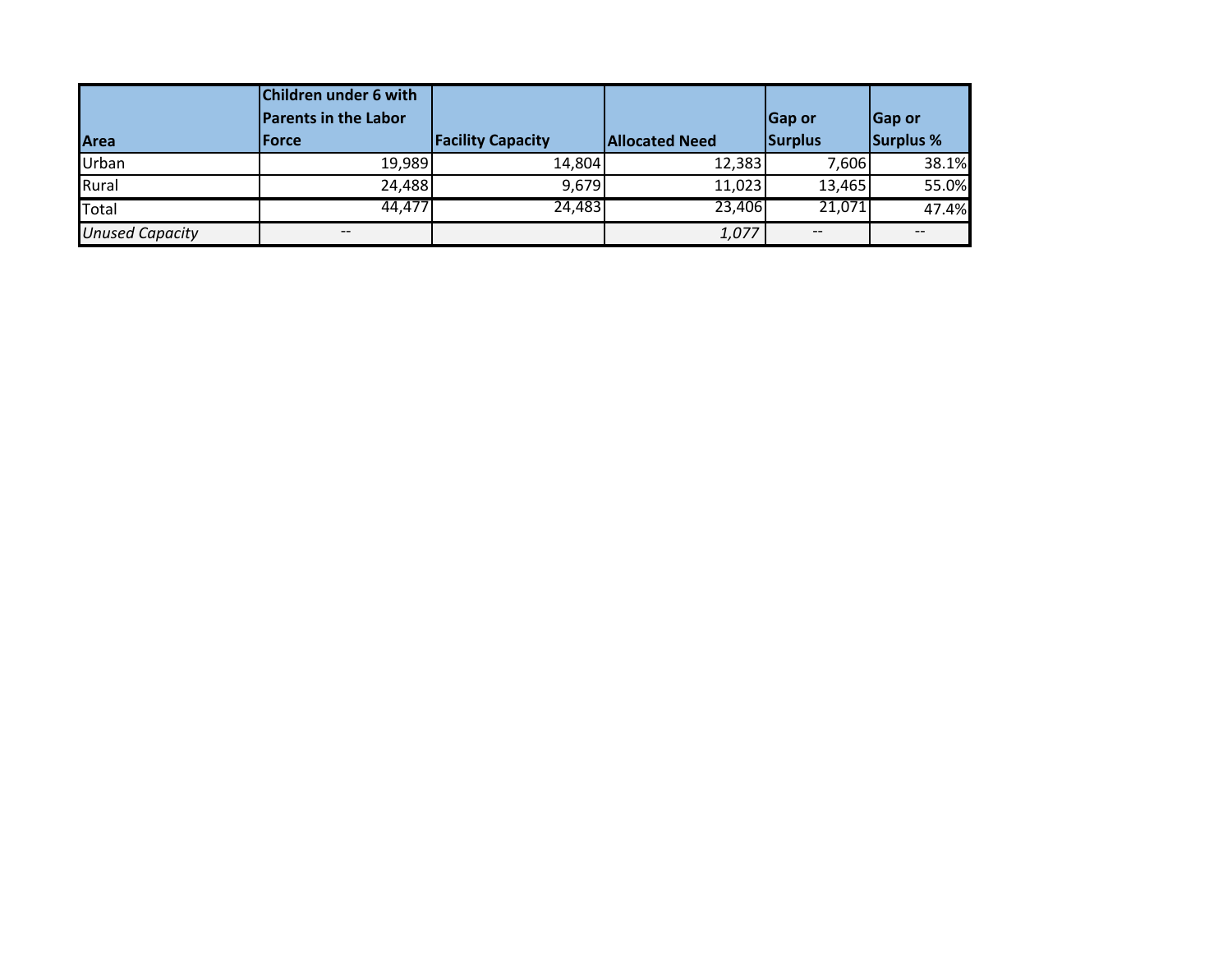| <b>County</b>        | <b>Children under 6</b><br>with Parents in<br>the Labor Force | <b>Facility Capacity Allocated Need</b> |       | Gap   | Gap%   |
|----------------------|---------------------------------------------------------------|-----------------------------------------|-------|-------|--------|
| Beaverhead           | 335                                                           | 178                                     | 178   | 157   | 46.9%  |
| <b>Big Horn</b>      | 747                                                           | 362                                     | 223   | 524   | 70.1%  |
| Blaine               | 475                                                           | 303                                     | 98    | 377   | 79.4%  |
| <b>Broadwater</b>    | 169                                                           | 69                                      | 39    | 130   | 76.9%  |
| Carbon               | 293                                                           | 79                                      | 52    | 241   | 82.3%  |
| Carter               | 41                                                            | 0                                       | 0     | 41    | 100.0% |
| Cascade              | 3,851                                                         | 2,975                                   | 2,976 | 875   | 22.7%  |
| Chouteau             | 195                                                           | 260                                     | 76    | 119   | 61.0%  |
| Custer               | 497                                                           | 188                                     | 189   | 308   | 62.0%  |
| Daniels              | 62                                                            | 12                                      | 12    | 50    | 80.6%  |
| Dawson               | 489                                                           | 254                                     | 255   | 234   | 47.9%  |
| Deer Lodge           | 256                                                           | 186                                     | 165   | 91    | 35.5%  |
| Fallon               | 133                                                           | 0                                       | 0     | 133   | 100.0% |
| Fergus               | 463                                                           | 309                                     | 283   | 180   | 38.9%  |
| Flathead             | 4,004                                                         | 1,715                                   | 1,700 | 2,304 | 57.5%  |
| Gallatin             | 3,914                                                         | 2,513                                   | 2,500 | 1,414 | 36.1%  |
| Garfield             | 26                                                            | 30                                      | 26    | 0     | 0.0%   |
| Glacier              | 631                                                           | 491                                     | 387   | 244   | 38.7%  |
| <b>Golden Valley</b> | 22                                                            | $\overline{0}$                          | 0     | 22    | 100.0% |
| Granite              | 124                                                           | 29                                      | 24    | 100   | 80.6%  |
| Hill                 | 918                                                           | 413                                     | 466   | 452   | 49.2%  |
| Jefferson            | 505                                                           | 347                                     | 210   | 295   | 58.4%  |
| <b>Judith Basin</b>  | 71                                                            | 54                                      | 12    | 59    | 83.1%  |
| Lake                 | 1,129                                                         | 894                                     | 888   | 241   | 21.3%  |
| Lewis and Clark      | 3,436                                                         | 1,974                                   | 2,111 | 1,325 | 38.6%  |
| Liberty              | 59                                                            | 18                                      | 0     | 59    | 100.0% |
| Lincoln              | 494                                                           | 258                                     | 229   | 265   | 53.6%  |
| Madison              | 391                                                           | 83                                      | 83    | 308   | 78.8%  |
| McCone               | 70                                                            | 12                                      | 4     | 66    | 94.3%  |
| Meagher              | 154                                                           | 14                                      | 0     | 154   | 100.0% |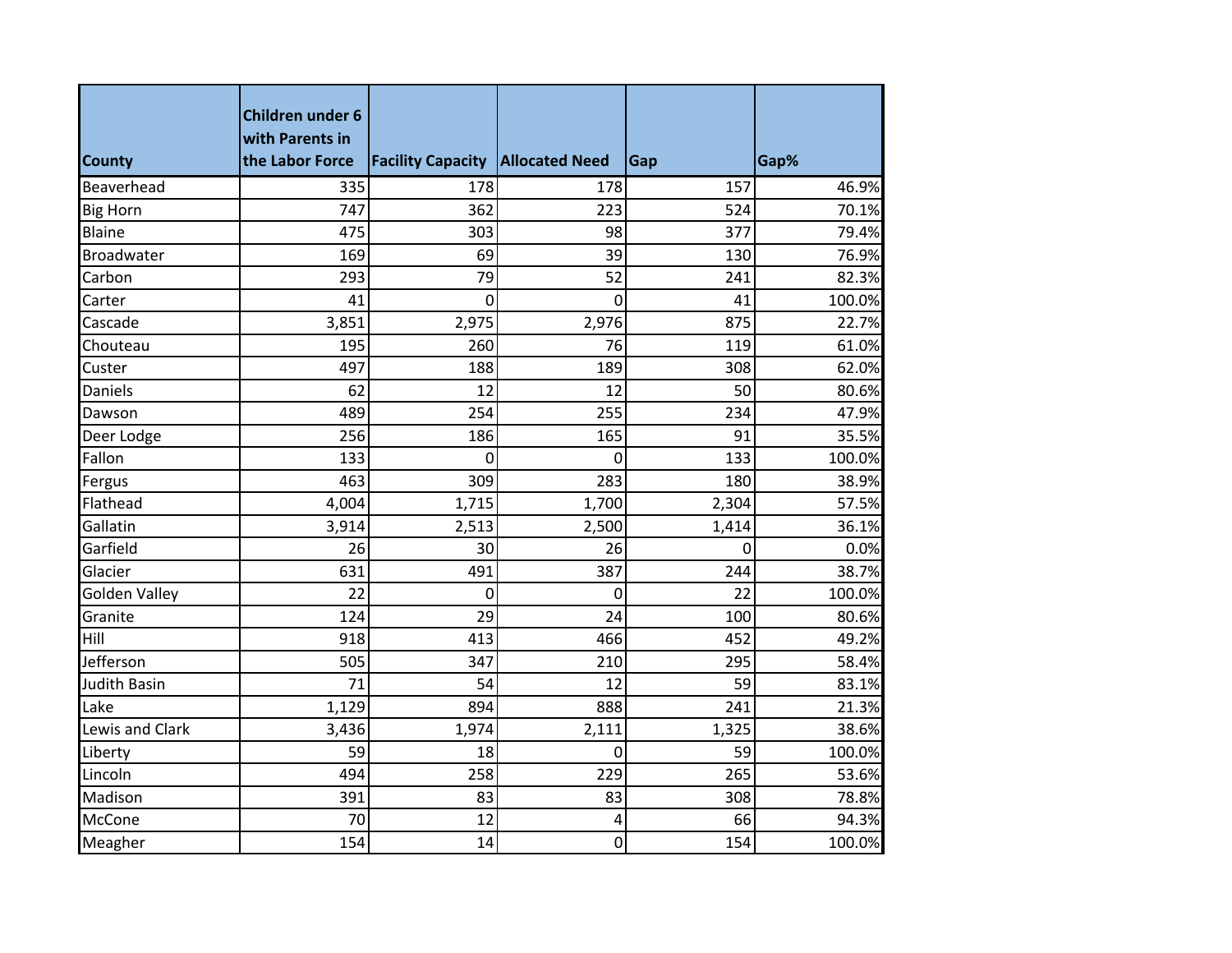|        |              |             |             | 73.7%               |
|--------|--------------|-------------|-------------|---------------------|
|        |              |             | 2,311       | 42.8%               |
| 88     | 48           | 34          | 54          | 61.4%               |
| 547    | 336          | 332         | 215         | 39.3%               |
| 27     | 15           | 0           | 27          | 100.0%              |
| 197    | 49           | 49          | 148         | 75.1%               |
| 245    | 93           | 60          | 185         | 75.5%               |
| 58     | 27           | 27          | 31          | 53.4%               |
| 210    | 84           | 83          | 127         | 60.5%               |
| 35     | 12           | 12          | 23          | 65.7%               |
| 1,517  | 662          | 663         | 854         | 56.3%               |
| 371    | 158          | 152         | 219         | 59.0%               |
| 604    | 253          | 218         | 386         | 63.9%               |
| 279    | 207          | 117         |             | 58.1%               |
| 276    | 12           | 12          | 264         | 95.7%               |
| 153    | 42           | 12          | 141         | 92.2%               |
| 1,282  | 1,062        |             | 208         | 16.2%               |
| 167    | 72           | 72          | 95          | 56.9%               |
| 121    | 33           | 33          | 88          | 72.7%               |
| 222    | 12           | 12          | 210         | 94.6%               |
| 154    | 48           | 48          | 106         | 68.8%               |
| 19     | 0            | $\mathbf 0$ | 19          | 100.0%              |
| 416    | 105          | 89          | 327         | 78.6%               |
| 122    | 31           | 12          | 110         | 90.2%               |
| 55     | 0            | $\mathbf 0$ | 55          | 100.0%              |
| 7,789  | 3,979        | 3,977       | 3,812       | 48.9%               |
| 44,477 | 24,483       | 23,406      | 21,071      | 47.4%               |
|        |              | 1,077       |             |                     |
|        | 171<br>5,398 | 64<br>3,059 | 45<br>3,087 | 126<br>162<br>1,074 |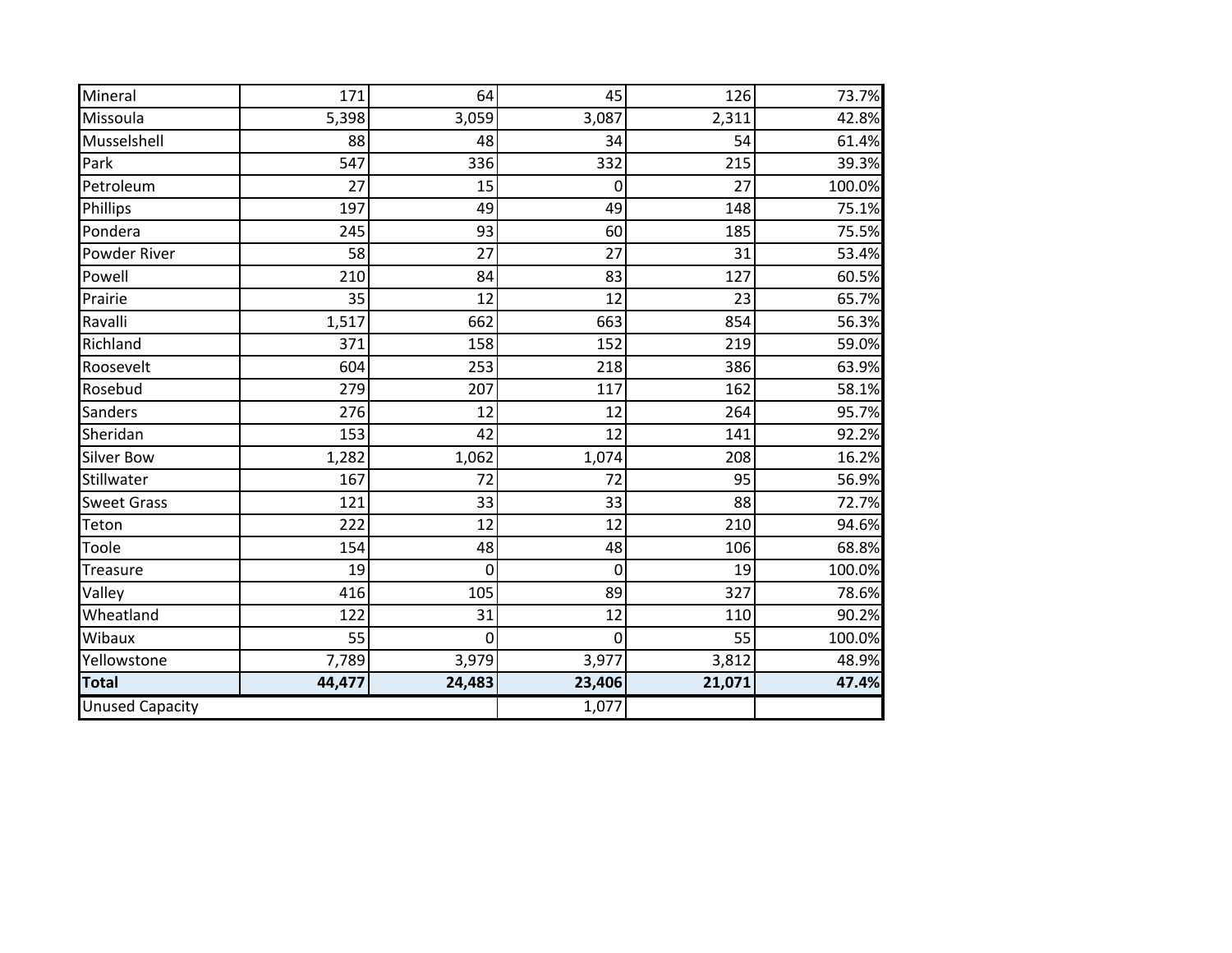| <b>Congressional District</b>     |                |                                                               |                          |                       |                                          |       |  |  |
|-----------------------------------|----------------|---------------------------------------------------------------|--------------------------|-----------------------|------------------------------------------|-------|--|--|
| <b>District</b>                   | Representative | Children under 6<br>with Parents in the<br><b>Labor Force</b> | <b>Facility Capacity</b> | <b>Allocated Need</b> | Gap<br><b>Children less</b><br>capacity) | Gap % |  |  |
| Congressional District (at Large) | Matt Rosendale | 44.477                                                        | 24,483                   | 23,406                | 21,071                                   | 47.4% |  |  |
| <b>Statewide Total</b>            | 44,477         | 24,483                                                        | 23,406                   | 21,071                | 47.4%                                    |       |  |  |
| <b>Unused Capacity</b>            |                | $\hspace{0.05cm}$ – $\hspace{0.05cm}$                         |                          | 1,077                 | $\overline{\phantom{m}}$                 |       |  |  |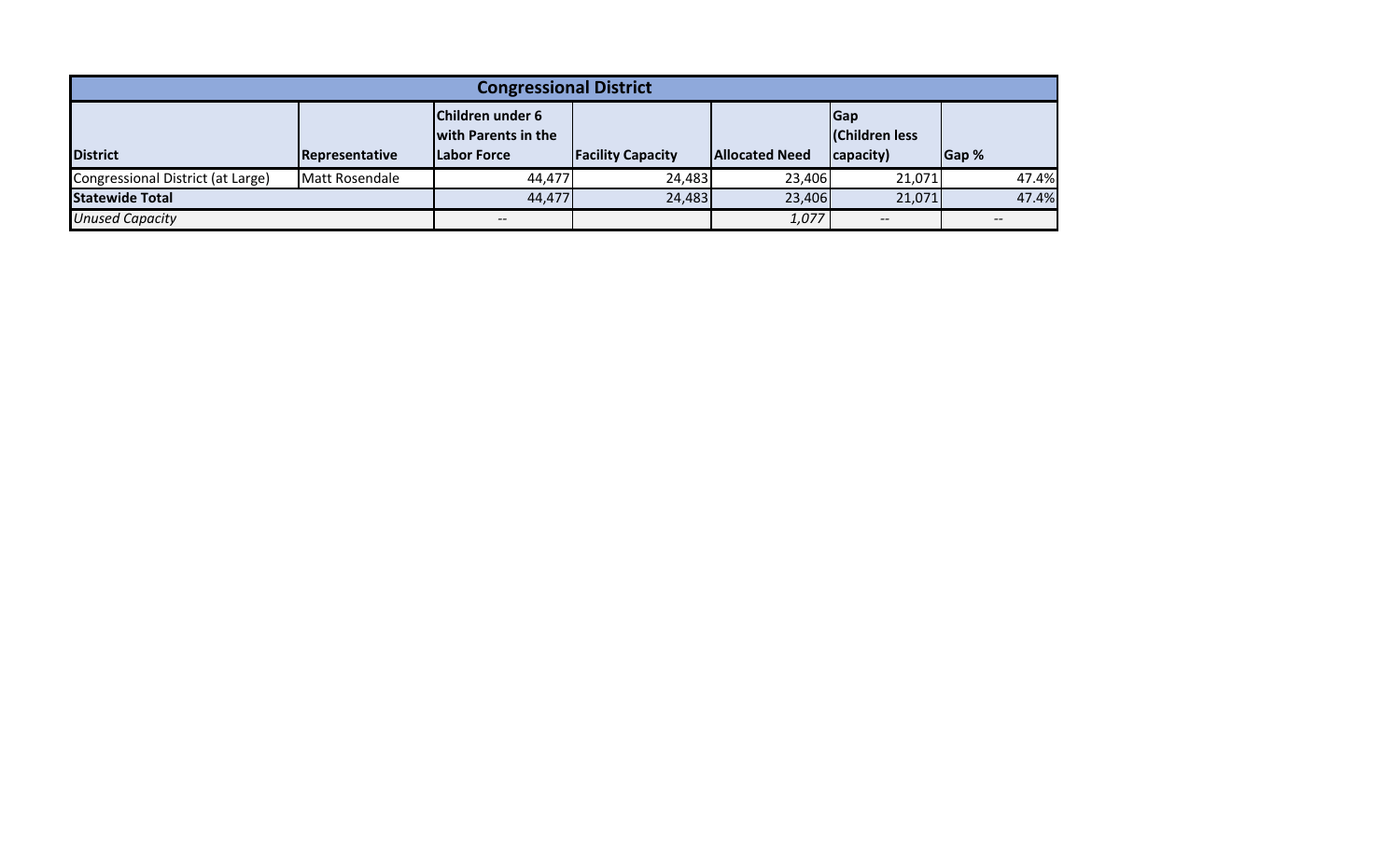|                                 | <b>State Senate</b>      |                                                                      |                          |                       |                                    |       |  |  |  |  |
|---------------------------------|--------------------------|----------------------------------------------------------------------|--------------------------|-----------------------|------------------------------------|-------|--|--|--|--|
| <b>State Senate District</b>    | Representative           | Children under 6 with<br><b>Parents in the Labor</b><br><b>Force</b> | <b>Facility Capacity</b> | <b>Allocated Need</b> | Gap<br>(Children less<br>Capacity) | Gap%  |  |  |  |  |
| <b>State Senate District 1</b>  | <b>Mike Cuffe</b>        | 494                                                                  | 258                      | 229                   | 265                                | 53.6% |  |  |  |  |
| <b>State Senate District 2</b>  | Carl Glimm               | 749                                                                  | 274                      | 338                   | 411                                | 54.9% |  |  |  |  |
| <b>State Senate District 3</b>  | Keith Regier             | 946                                                                  | 305                      | 420                   | 526                                | 55.6% |  |  |  |  |
| <b>State Senate District 4</b>  | Mark Blasdel             | 1,301                                                                | 560                      | 589                   | 712                                | 54.7% |  |  |  |  |
| <b>State Senate District 5</b>  | <b>Bob Keenan</b>        | 762                                                                  | 523                      | 308                   | 454                                | 59.6% |  |  |  |  |
| State Senate District 6         | <b>Greg Hertz</b>        | 408                                                                  | 343                      | 293                   | 115                                | 28.2% |  |  |  |  |
| <b>State Senate District 7</b>  | <b>Bob Brown</b>         | 614                                                                  | 76                       | 84                    | 530                                | 86.3% |  |  |  |  |
| <b>State Senate District 8</b>  | Susan Webber             | 1,037                                                                | 920                      | 732                   | 305                                | 29.4% |  |  |  |  |
| <b>State Senate District 9</b>  | <b>Bruce Gillespie</b>   | 835                                                                  | 133                      | 182                   | 653                                | 78.2% |  |  |  |  |
| <b>State Senate District 10</b> | <b>Steve Fitzpatrick</b> | 896                                                                  | 511                      | 615                   | 281                                | 31.4% |  |  |  |  |
| <b>State Senate District 11</b> | Tom Jacobson             | 1,013                                                                | 491                      | 825                   | 188                                | 18.6% |  |  |  |  |
| <b>State Senate District 12</b> | Carlie Boland            | 904                                                                  | 907                      | 735                   | 169                                | 18.7% |  |  |  |  |
| <b>State Senate District 13</b> | <b>Brian Hoven</b>       | 808                                                                  | 1,016                    | 659                   | 149                                | 18.4% |  |  |  |  |
| State Senate District 14        | <b>Russel Tempel</b>     | 870                                                                  | 267                      | 414                   | 456                                | 52.4% |  |  |  |  |
| State Senate District 15        | Ryan Osmundson           | 944                                                                  | 447                      | 331                   | 613                                | 64.9% |  |  |  |  |
| <b>State Senate District 16</b> | <b>Mike Fox</b>          | 1,208                                                                | 877                      | 515                   | 693                                | 57.4% |  |  |  |  |
| State Senate District 17        | Mike Lang                | 1,146                                                                | 337                      | 209                   | 937                                | 81.8% |  |  |  |  |
| <b>State Senate District 18</b> | <b>Steve Hinebauch</b>   | 915                                                                  | 412                      | 407                   | 508                                | 55.5% |  |  |  |  |
| <b>State Senate District 19</b> | Kenneth Bogner           | 802                                                                  | 242                      | 231                   | 571                                | 71.2% |  |  |  |  |
| <b>State Senate District 20</b> | Duane Ankney             | 1,054                                                                | 161                      | 439                   | 615                                | 58.3% |  |  |  |  |
| <b>State Senate District 21</b> | <b>Jason Small</b>       | 1,068                                                                | 591                      | 364                   | 704                                | 65.9% |  |  |  |  |
| <b>State Senate District 22</b> | Douglas Kary             | 1,426                                                                | 432                      | 761                   | 665                                | 46.6% |  |  |  |  |
| <b>State Senate District 23</b> | Tom McGillvray           | 889                                                                  | 489                      | 475                   | 414                                | 46.6% |  |  |  |  |
| <b>State Senate District 24</b> | <b>Mary McNally</b>      | 772                                                                  | 497                      | 413                   | 359                                | 46.5% |  |  |  |  |
| <b>State Senate District 25</b> | Jen Gross                | 964                                                                  | 1,079                    | 515                   | 449                                | 46.6% |  |  |  |  |
| <b>State Senate District 26</b> | <b>Chris Friedel</b>     | 949                                                                  | 758                      | 507                   | 442                                | 46.6% |  |  |  |  |
| State Senate District 27        | <b>Cary Smith</b>        | 898                                                                  | 356                      | 432                   | 466                                | 51.9% |  |  |  |  |
| <b>State Senate District 28</b> | <b>Brad Molnar</b>       | 960                                                                  | 260                      | 472                   | 488                                | 50.8% |  |  |  |  |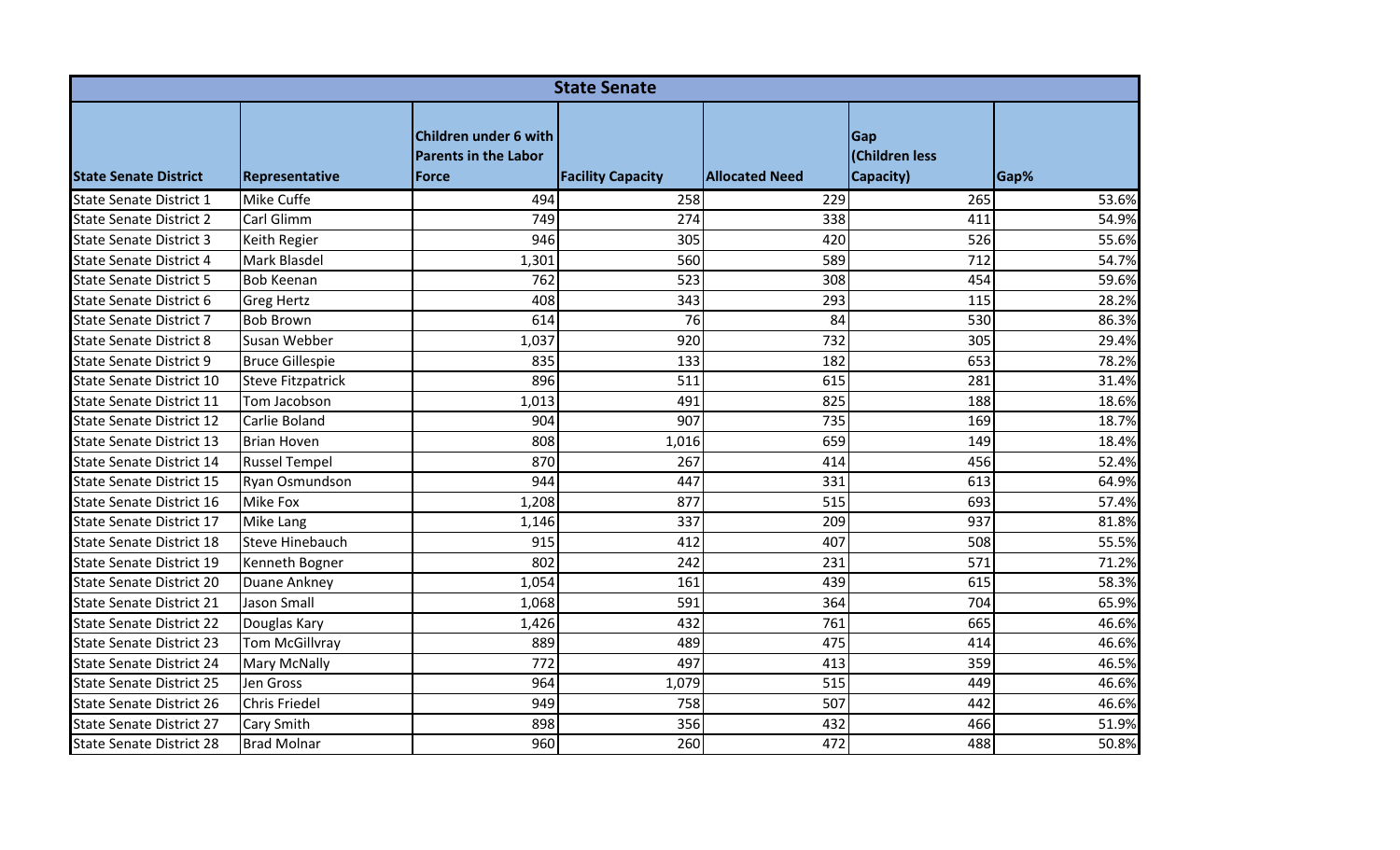| <b>State Senate District 31</b><br><b>State Senate District 32</b> | Christopher Pope<br><b>Pat Flowers</b> | 563<br>968 | 433<br>561 | 399<br>584 | 164<br>384 | 29.1%<br>39.7% |
|--------------------------------------------------------------------|----------------------------------------|------------|------------|------------|------------|----------------|
|                                                                    |                                        |            |            |            |            |                |
| <b>State Senate District 33</b>                                    | Jennifer Pomnichowski                  | 565        | 822        | 400        | 165        | 29.2%          |
| <b>State Senate District 34</b>                                    | <b>Gordon Vance</b>                    | 1,321      | 621        | 937        | 384        | 29.1%          |
| <b>State Senate District 35</b>                                    | <b>Walt Sales</b>                      | 819        | 211        | 327        | 492        | 60.1%          |
| <b>State Senate District 36</b>                                    | Jeffrey Welborn                        | 833        | 297        | 286        | 547        | 65.7%          |
| <b>State Senate District 37</b>                                    | Ryan Lynch                             | 747        | 821        | 643        | 104        | 13.9%          |
| <b>State Senate District 38</b>                                    | <b>Edith McClafferty</b>               | 883        | 519        | 573        | 310        | 35.1%          |
| <b>State Senate District 39</b>                                    | <b>Mark Sweeney</b>                    | 601        | 332        | 315        | 286        | 47.6%          |
| <b>State Senate District 40</b>                                    | <b>Terry Gauthier</b>                  | 1,368      | 458        | 792        | 576        | 42.1%          |
| <b>State Senate District 41</b>                                    | Janet Ellis                            | 717        | 886        | 480        | 237        | 33.1%          |
| <b>State Senate District 42</b>                                    | Jill Cohenour                          | 1,144      | 564        | 731        | 413        | 36.1%          |
| <b>State Senate District 43</b>                                    | Jason Ellsworth                        | 793        | 356        | 375        | 418        | 52.7%          |
| <b>State Senate District 44</b>                                    | Theresa Manzella                       | 724        | 306        | 288        | 436        | 60.2%          |
| <b>State Senate District 45</b>                                    | Ellie Boldman                          | 923        | 446        | 524        | 399        | 43.2%          |
| <b>State Senate District 46</b>                                    | Shannon O'Brien                        | 484        | 325        | 208        | 276        | 57.0%          |
| <b>State Senate District 47</b>                                    | Daniel Salomon                         | 747        | 475        | 484        | 263        | 35.2%          |
| <b>State Senate District 48</b>                                    | Nate McConnell                         | 1,132      | 469        | 687        | 445        | 39.3%          |
| <b>State Senate District 49</b>                                    | <b>Diane Sands</b>                     | 1,239      | 569        | 709        | 530        | 42.8%          |
| <b>State Senate District 50</b>                                    | Tom Steenberg                          | 1,125      | 970        | 681        | 444        | 39.5%          |
| <b>Statewide Total</b>                                             |                                        | 44,477     | 24,483     | 23,406     | 21,071     | 47.4%          |
| <b>Unused Capacity</b>                                             |                                        |            |            | 1,077      |            |                |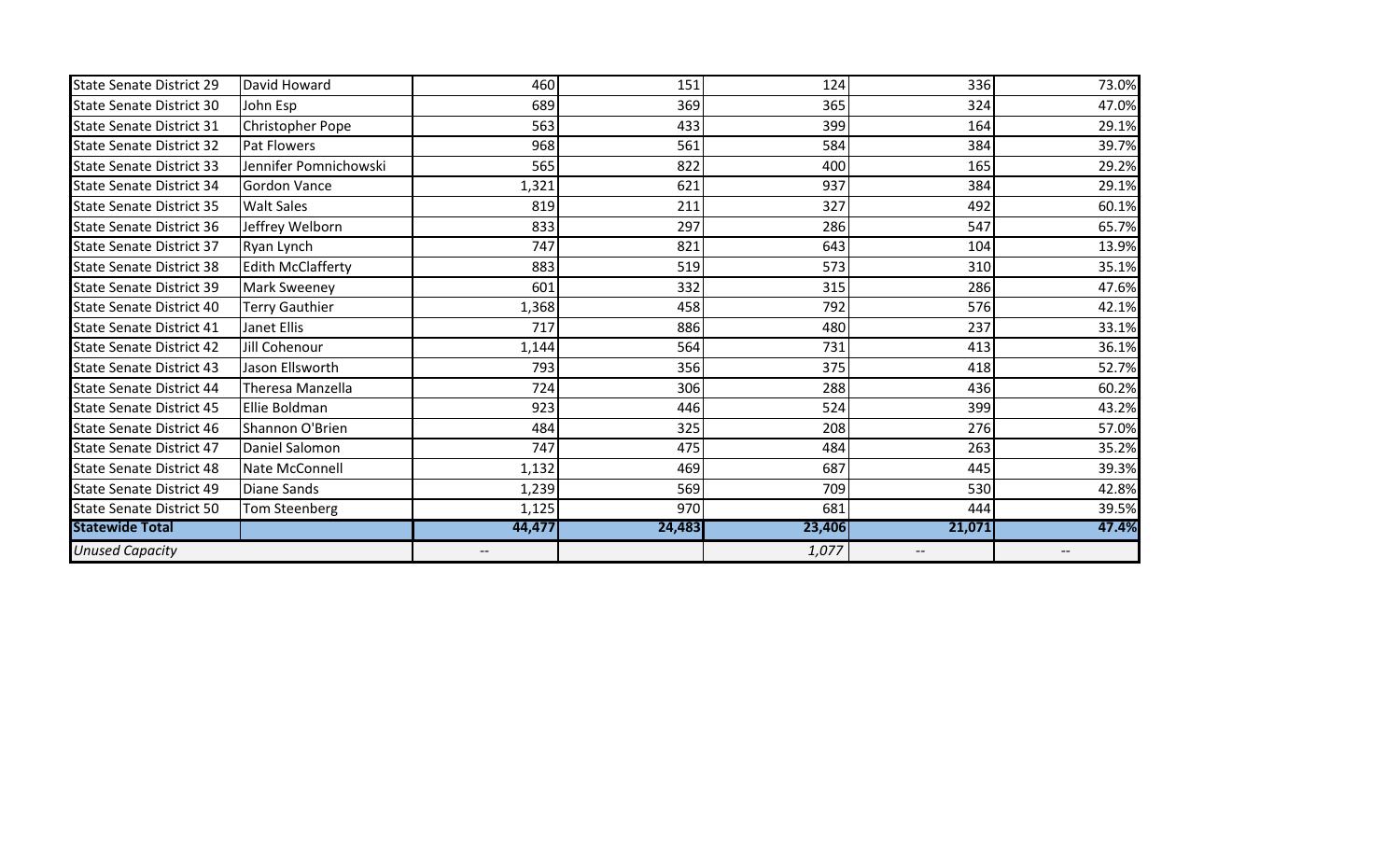| <b>Urban Areas</b>     |                                                            |                                    |                       |                                                   |       |  |  |  |
|------------------------|------------------------------------------------------------|------------------------------------|-----------------------|---------------------------------------------------|-------|--|--|--|
| <b>Urban Area</b>      | Children under 6 with<br><b>Parents in the Labor Force</b> | <b>Facility</b><br><b>Capacity</b> | <b>Allocated Need</b> | <b>Gap</b><br><b>(Children less)</b><br>Capacity) | Gap%  |  |  |  |
| Billings, MT           | 8,104                                                      | 4,058                              | 4,029                 | 4,075                                             | 50.3% |  |  |  |
| Bozeman, MT            | 3,914                                                      | 2,513                              | 2,500                 | 1,414                                             | 36.1% |  |  |  |
| Butte-Silver Bow, MT   | 1,282                                                      | 1,062                              | 1,074                 | 208                                               | 16.2% |  |  |  |
| <b>Great Falls, MT</b> | 3,851                                                      | 2,975                              | 2,976                 | 875                                               | 22.7% |  |  |  |
| Helena, MT             | 3,941                                                      | 2,321                              | 2,321                 | 1,620                                             | 41.1% |  |  |  |
| Kalispell, MT          | 4,004                                                      | 1,715                              | 1,700                 | 2,304                                             | 57.5% |  |  |  |
| Missoula, MT           | 5,398                                                      | 3,059                              | 3,087                 | 2,311                                             | 42.8% |  |  |  |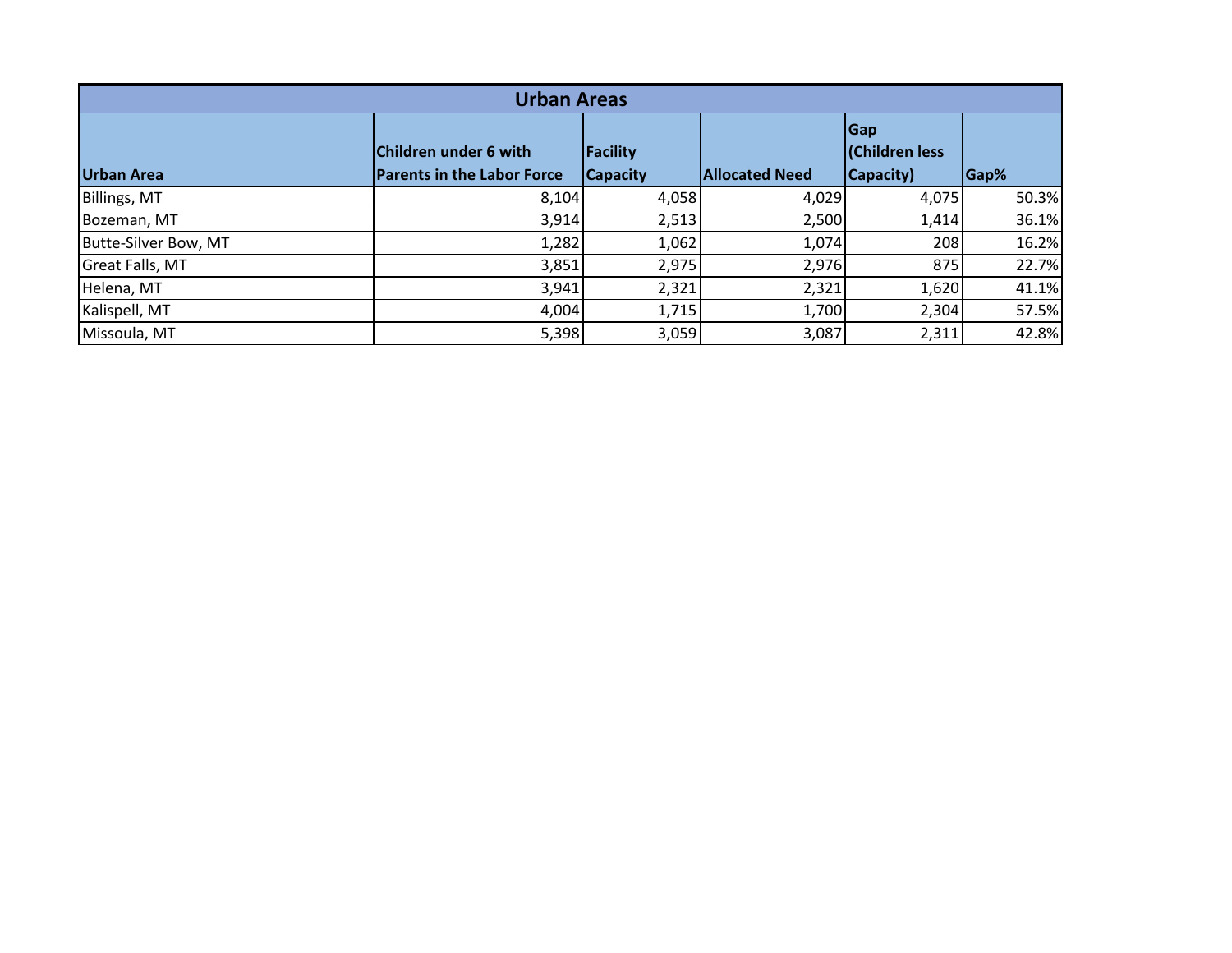| <b>Child Care Gaps by Opportunity Zone</b> |              |                   |                      |                                                               |                          |                       |                                    |       |
|--------------------------------------------|--------------|-------------------|----------------------|---------------------------------------------------------------|--------------------------|-----------------------|------------------------------------|-------|
| <b>GeoID</b>                               | <b>State</b> | <b>County</b>     | <b>QOZ</b>           | Children under 6<br>with Parents in the<br><b>Labor Force</b> | <b>Facility Capacity</b> | <b>Allocated Need</b> | Gap<br>(Children less<br>capacity) | Gap % |
| 30003940600 Montana                        |              | <b>Big Horn</b>   | <b>DESIGNATEDQOZ</b> | 133                                                           | 136                      | 57                    | 76                                 | 57%   |
| 30005940100 Montana                        |              | Blaine            | <b>DESIGNATEDQOZ</b> | 155                                                           | 106                      | $\mathbf 0$           | 155                                | 100%  |
| 30009000300 Montana                        |              | Carbon            | <b>DESIGNATEDQOZ</b> | 31                                                            | 61                       | 31                    | $\Omega$                           | 0%    |
| 30013010800 Montana                        |              | Cascade           | <b>DESIGNATEDQOZ</b> | 72                                                            | 94                       | 58                    | 14                                 | 19%   |
| 30017962000 Montana                        |              | Custer            | <b>DESIGNATEDQOZ</b> | 80                                                            | 14                       | 39                    | 41                                 | 51%   |
| 30023000300 Montana                        |              | Deer Lodge        | <b>DESIGNATEDQOZ</b> | 95                                                            | 59                       | 95                    | $\Omega$                           | 0%    |
| 30027030200 Montana                        |              | Fergus            | <b>DESIGNATEDQOZ</b> | 246                                                           | 200                      | 204                   | 42                                 | 17%   |
| 30029001100 Montana                        |              | Flathead          | <b>DESIGNATEDQOZ</b> | 553                                                           | 140                      | 250                   | 303                                | 55%   |
| 30031001102 Montana                        |              | Gallatin          | <b>DESIGNATEDQOZ</b> | 85                                                            | 97                       | 60                    | 25                                 | 29%   |
| 30035940400 Montana                        |              | Glacier           | <b>DESIGNATEDQOZ</b> | 166                                                           | 68                       | 81                    | 85                                 | 51%   |
| 30041940300 Montana                        |              | Hill              | <b>DESIGNATEDQOZ</b> | 66                                                            | 12                       | 66                    | $\Omega$                           | 0%    |
| 30049000800 Montana                        |              | Lewis and Clark   | <b>DESIGNATEDQOZ</b> | 155                                                           | 377                      | 104                   | 51                                 | 33%   |
| 30053000200 Montana                        |              | Lincoln           | DESIGNATEDQOZ        | 226                                                           | 44                       | 121                   | 105                                | 46%   |
| 30059000100 Montana                        |              | Meagher           | <b>DESIGNATEDQOZ</b> | 154                                                           | 14                       | $\Omega$              | 154                                | 100%  |
| 30061964600 Montana                        |              | Mineral           | <b>DESIGNATEDQOZ</b> | 100                                                           | 28                       | 45                    | 55                                 | 55%   |
| 30063000201 Montana                        |              | Missoula          | <b>DESIGNATEDQOZ</b> | 277                                                           | 417                      | 168                   | 109                                | 39%   |
| 30081000600 Montana                        |              | Ravalli           | <b>DESIGNATEDQOZ</b> | 293                                                           | 235                      | 135                   | 158                                | 54%   |
| 30085940002 Montana                        |              | Roosevelt         | <b>DESIGNATEDQOZ</b> | 143                                                           | 136                      | 102                   | 41                                 | 29%   |
| 30087940400 Montana                        |              | Rosebud           | <b>DESIGNATEDQOZ</b> | 121                                                           | 156                      | 66                    | 55                                 | 45%   |
| 30089000200 Montana                        |              | Sanders           | <b>DESIGNATEDQOZ</b> | 162                                                           | 12                       | 12                    | 150                                | 93%   |
| 30089940300 Montana                        |              | Sanders           | <b>DESIGNATEDQOZ</b> | 41                                                            | 0                        | $\Omega$              | 41                                 | 100%  |
| 30093000100 Montana                        |              | <b>Silver Bow</b> | <b>DESIGNATEDQOZ</b> | 253                                                           | 213                      | 218                   | 35                                 | 14%   |
| 30101000200 Montana                        |              | Toole             | <b>DESIGNATEDQOZ</b> | 103                                                           | 48                       | 48                    | 55                                 | 53%   |
| 30107000100 Montana                        |              | Wheatland         | <b>DESIGNATEDQOZ</b> | 122                                                           | 31                       | 12                    | 110                                | 90%   |
| 30111000402 Montana                        |              | Yellowstone       | <b>DESIGNATEDQOZ</b> | 68                                                            | 141                      | 36                    | 32                                 | 47%   |
| <b>Total in Opportunity Zones</b>          |              |                   |                      | 3,900                                                         | 2,839                    | 2,008                 | 1,892                              | 49%   |